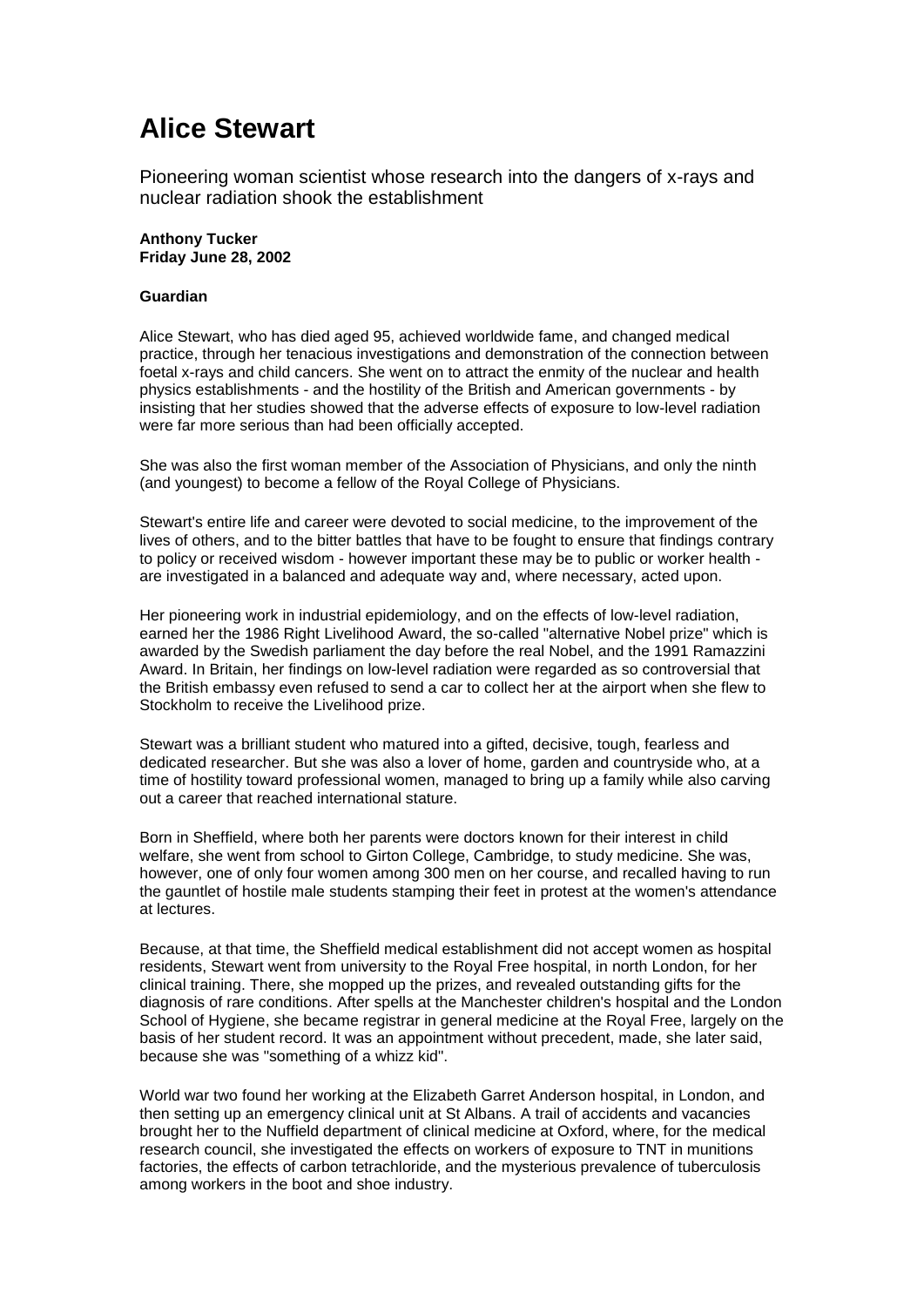These studies revealed Stewart's brilliance in epidemiology and social medicine, and led, inevitably, to her involvement with the Oxford child health surveys, which had collected information on hundreds of thousands of children across Britain for 30 years.

Shortly after the war, she became involved in the Oxford child cancer studies. The incidence of child leukaemias was increasing in Britain at the time and, in 1955, it was suggested that there might be an environmental cause. Through analysis of the Oxford survey information, Stewart showed a clear connection between leukaemia before the age of 10 and the mother's exposure to x-rays during early pregnancy.

Resisted briefly by the medical profession, this finding later led to dramatic changes of practice. But it was aggressively opposed by many physicists and radiobiologists, by the committees of the international commission for radiation protection (ICRP), and by the powerful nuclear lobbies, within and outside government, that ICRP appeared to serve. The Oxford findings implied that low-level radiation - being imposed on nuclear workers and the public by fallout and nuclear-waste disposal - could be far more serious in its effects than had been officially admitted.

Stewart survived opposition and, already a professorial fellow at Lady Margaret Hall, Oxford, became director of the Nuffield institute of social medicine. Further analyses of the Oxford childhood cancer survey strengthened her initial findings. In the early 1970s, on the basis of these and other studies, she further infuriated the establishment by pointing out that, until the nature of radiation damage to genes was understood at the molecular level, predictions of second-generation and long-term genetic effects were premature.

While visiting the United States to discuss the Oxford survey findings in 1974, Stewart and her statistician, George Kneale, were invited by Professor TF Mancuso to become consultants on a major investigation he was directing for the US government into the health of nuclear workers at Hanford, the weapons complex that had produced plutonium for the Manhattan Project. Designed to parallel that of survivors of the Japanese A-bombs, this longterm study became known as the Hanford survey.

At that time, it was the largest of its kind into the long-term health effects of low-level radiation on workers in the nuclear industry. Since the industry was required by law to work within the exposure levels laid down by the ICRP, the study was seen as a test of these standards, as well as an investigation of worker health. The Stewart-Kneale analysis revealed roughly 10 times the cancer incidence predicted from A-bomb survivor studies.

An immediate and damning official outcry ensued. Mancuso was deprived of his directorship by the US government; the first full survey results were never published in their original form; and the use of outside consultants was promptly banned.

In spite of this, the Hanford survey, and Stewart's collaborative studies, continued. Information was added year by year, many of the early criticisms of the study were eliminated, and the findings, although modified, remained largely unchanged. They suggested adult sensitivity to radiation broadly in line with the findings of the Oxford child cancer survey roughly 10 times the official figures.

Much of this work was carried out after Stewart's retirement from Oxford, when she became senior research fellow in the department of social medicine at Birmingham University. Her unit was housed in a caravan; she was deprived of research support from British sources; and, although her findings increasingly gathered approval elsewhere in the world, she and her work were subjected in Britain to professional isolation - and often to malicious, and unjustified, attacks.

However, grants continued to flow from the United States and elsewhere. With characteristic energy and brisk determination, Stewart commuted up the motorway year after year from her cottage in Oxfordshire to continue the study and reanalysis of the growing body of